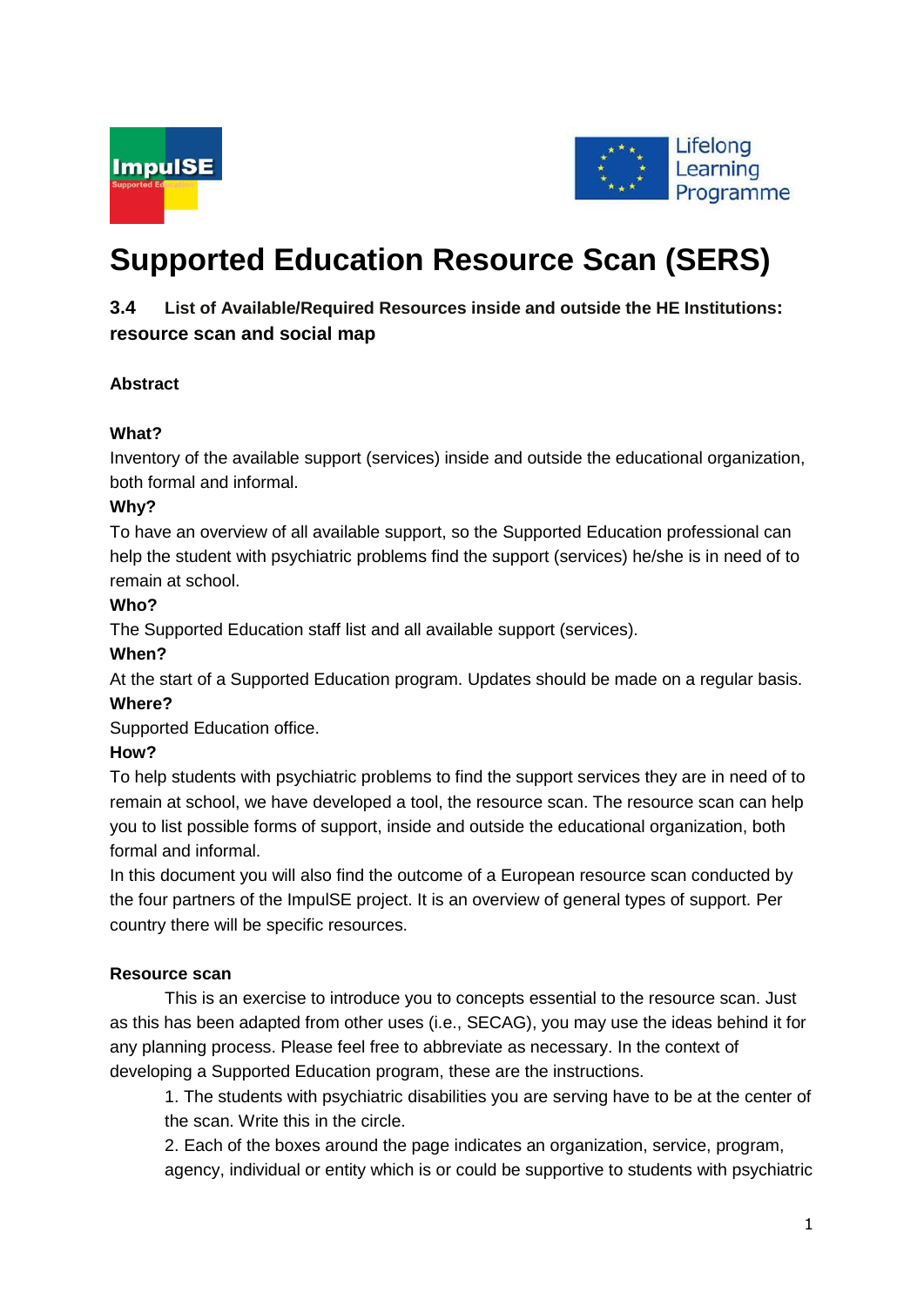disabilities.

3. Those who are or could be supportive are known as resources. Please write their names in the boxes.

4. Mark the most critical resources (top three to five).

5. Write on the incoming (towards you) arrows what you could reasonably expect to receive from each critical resource. If you are extremely persuasive, write what you hope to receive.

6. Write on the outgoing (towards the resources) arrows what you expect the students with psychiatric disabilities will have to do to get access to this resource.

7. After you have done this by yourself, repeat the process, but this time, talk to each of the potential resources to find out if your assumptions were accurate. Update your resource scan.

8. If you discover additional resources, add them to the process.

9. List and describe the resources in more detail.

You can find resources within:

- $\triangleright$  Educational settings
- $\triangleright$  Mental health care settings
- $\triangleright$  Consumer organizations
- $\triangleright$  Family organizations
- $\triangleright$  Social security organizations
- $\triangleright$  Vocational organizations
- $\triangleright$  Community organizations
- $\triangleright$  Others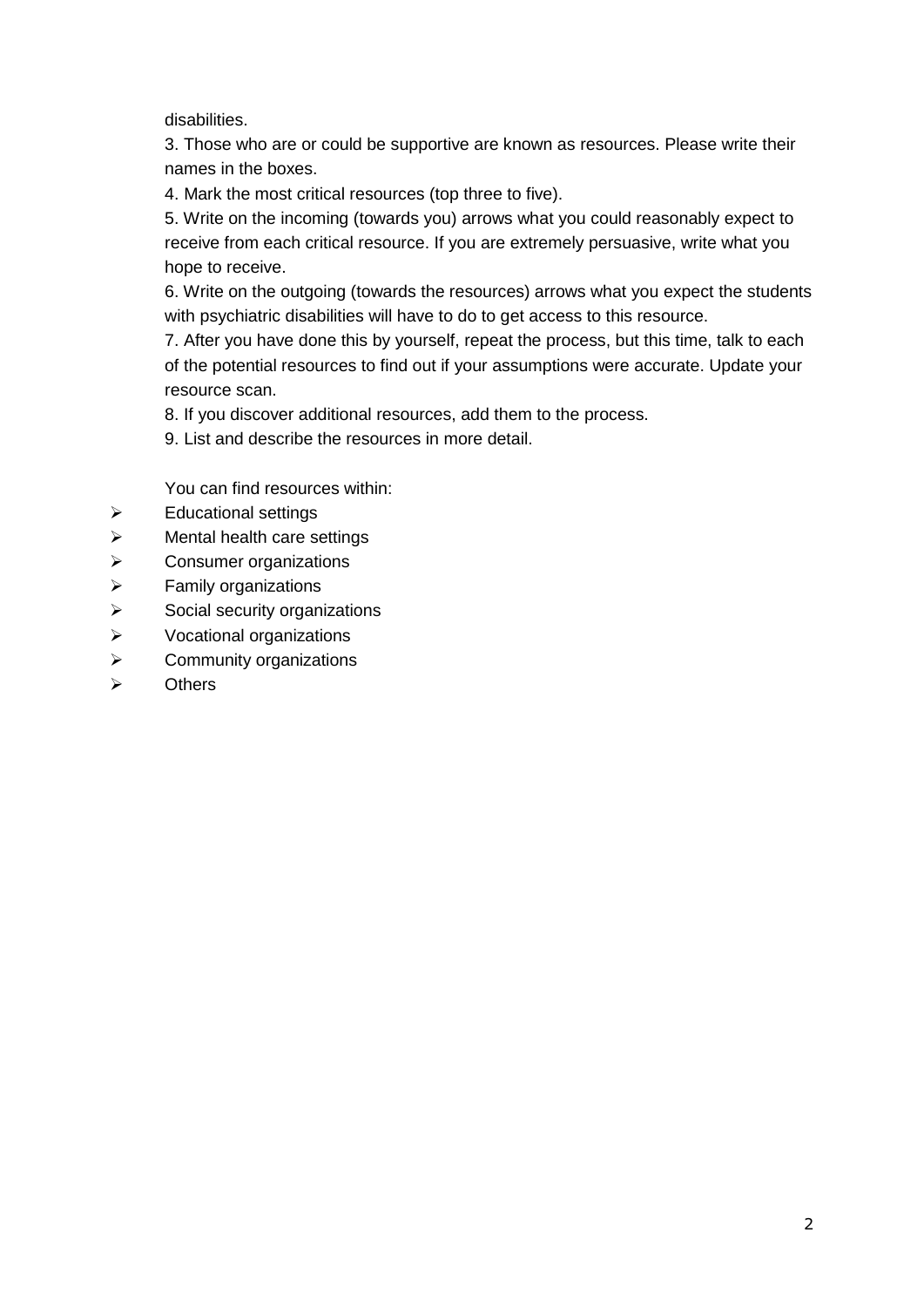# **Resource map**

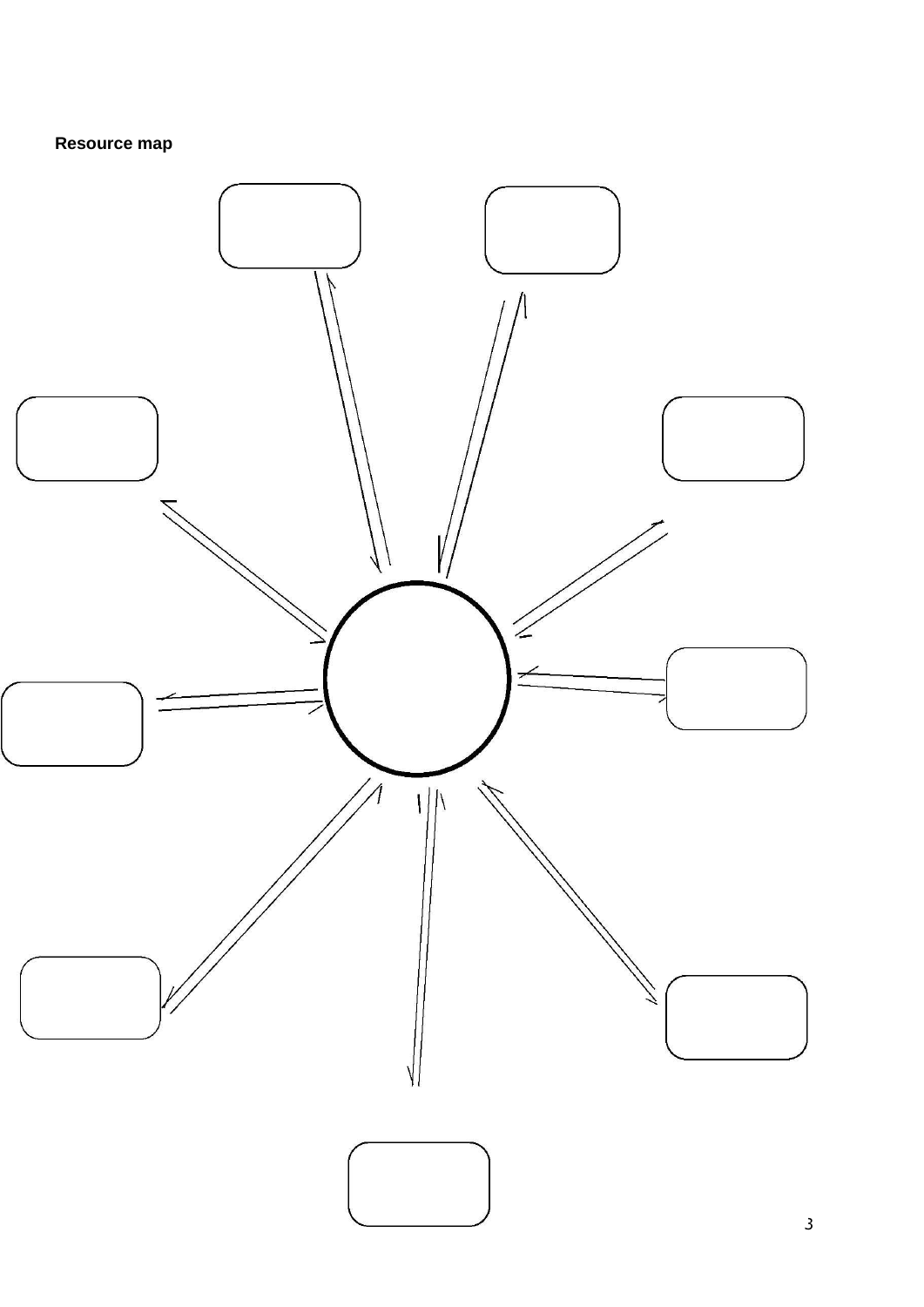## **Resources within education<sup>1</sup>**

#### **Overview**

|                                  | <b>Within education</b>    | <b>Outside education</b>      |
|----------------------------------|----------------------------|-------------------------------|
| <b>Formal</b>                    |                            |                               |
|                                  | Supportive educational     | Supported Education center of |
|                                  | staff members              | expertise                     |
|                                  | Teachers/tutors            | Telephone helpdesk            |
|                                  | Student psychologist       | General practitioner          |
|                                  | Information outlet         | (GP)/school doctor            |
|                                  | <b>Disability services</b> | Self-employed psychologists   |
|                                  | Student union              | Mental health services        |
|                                  | Study advisor              | National disability           |
|                                  | Remedial teaching          | organizations                 |
|                                  |                            | Finances                      |
| <b>Informal</b>                  |                            |                               |
|                                  | <b>Fellow students</b>     | Self-help groups              |
|                                  | Peer support group         | Family                        |
|                                  |                            | Friends<br>$\bullet$          |
|                                  |                            | Study buddy project           |
|                                  |                            | Patient and consumer          |
|                                  |                            | organizations                 |
| Table 3.1. Overview of resources |                            |                               |

## **Formal**

# *Supportive educational staff members*

Secretarial staff, library staff, and administrative staff often know students quite well. The contact with these staff members is often different from contact with teachers or tutors. The degree to which supportive educational staff members have contact with students depends on their task interpretation and their personality. Friendly support from these people can help you to feel better, but when you experience severe psychiatric problems, contact with a doctor or specialized social worker might be necessary.

# *Teachers/lecturers/tutors*

Besides an academic role, teachers and tutors also have a more general supporting role. Many students discuss their personal problems with them. This can be helpful because it can be good to talk to someone, but also because the teacher or tutor can give advice concerning the consequences of the problem for their study. However, students do have to realize that teachers and tutors are not mental health practitioners. Moreover, they are often very busy, so the degree to which they can give support with severe psychiatric problems is limited. Nevertheless, it can be helpful if a student keeps his teacher/tutor informed about the

<sup>-</sup> $1$  The situation and existence of listed resources may differ in particular countries.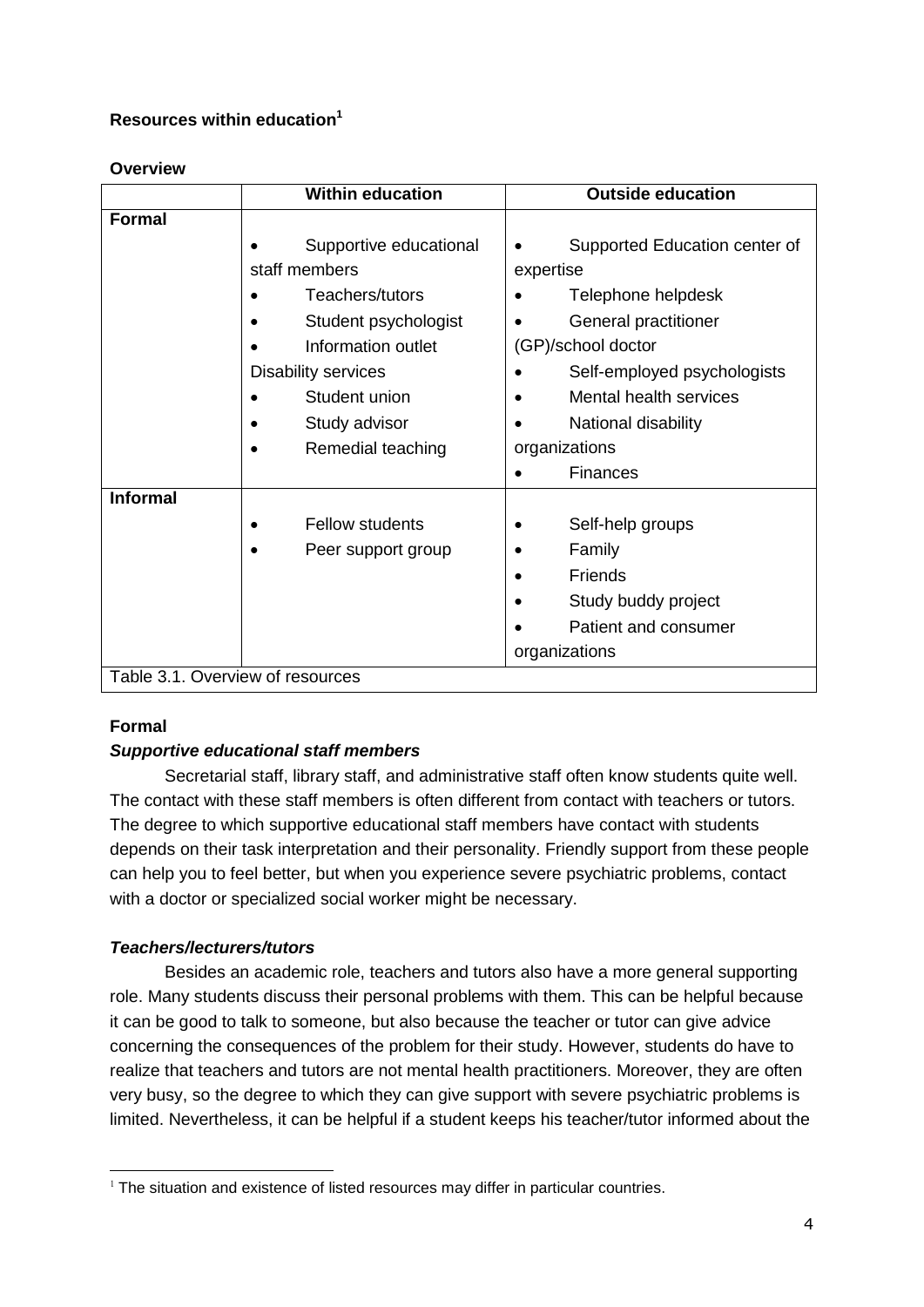situation. They can give suggestions about other support services or even arrange appointments straight away.

#### *Student psychologist*

When less specialized forms of support are insufficiently helpful, it might be good to get help from a psychologist who is connected to the educational organization (not every educational organization has a student psychologist). This psychologist can often do a lot himself, but he can also refer the student to other social workers as necessary.

## *Disability services*

Some educational institutions have student disability services in place. At first, these services were aimed more at physical disabilities than at psychiatric disabilities. Slowly, the focus on the latter is growing. Usually, a disability service does not offer therapy, but more practical help with the solution of problems. The focus of this help is on:

- support for the individual
- realization of adjustments to the educational environment

Support for the individual might consist of discussing problems; the availability of a computer to ease the application of study competencies; someone to take notes during class; someone to help the student to actually go to school; or someone to negotiate with teachers in order to achieve that the student gets more time for his exam, for instance.

Changes in the educational environment might be the availability of a quiet environment; the possibility of a part time study; or the availability of a silent room to take an exam.

## *Student union*

Student unions often offer students confidential and free advice about, for instance, debts, housing, and problems related to study and administration. Often, students can come to a student union any day during office hours. Students get help with exploring the possible support services and information about other resources that are available to them. Some student unions have a special workgroup of students with a disability.

## *Study advisor*

At many schools, study advisors are present who give support when there are problems during the study. Often there is a study advisor who specializes in students with a disability. With certain matters, one can also go to a study advisor or tutor. If possible, it is wise to get in touch with these staff members prior to the start of the study.

## *Remedial teaching* (organized, or by a classmate)

Remedial teaching tailors remedial intervention plans to a student's specific needs. It makes use of one-on-one instruction, small group instruction, written work, verbal work and computer-based work. Help is offered to students who need (pedagogical/didactic) assistance.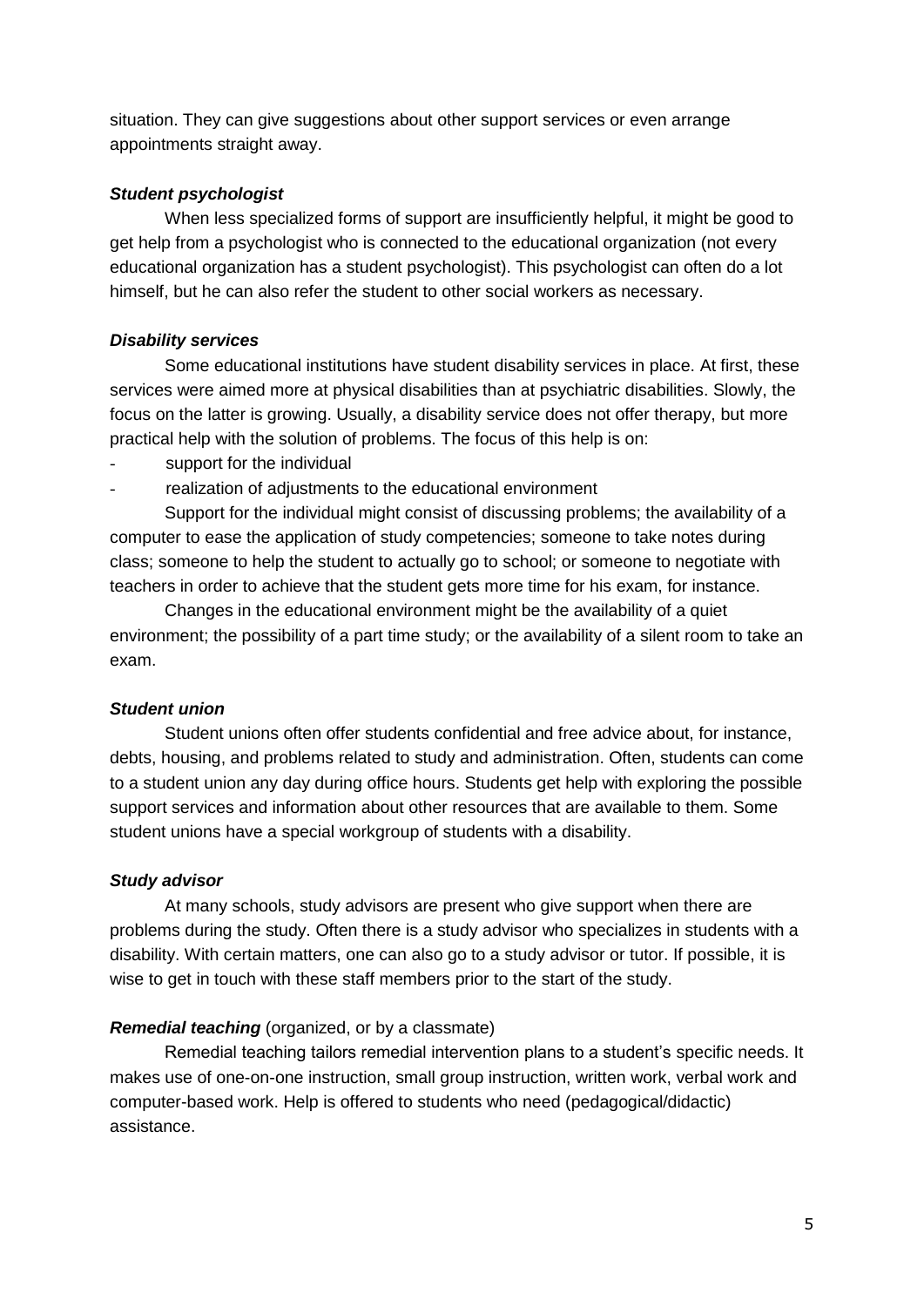#### **Informal**

#### *Fellow students*

Support from fellow students, whether they are friends or not, might help. It might concern students who go to the same classes or who live in the same house and have probably already noticed that something is going on. It is possible that a fellow student has his own thoughts about what you should do in order to solve your problems. Sometimes, this opinion contradicts your own. It can also be that you don't want to share certain things (disclose) with an interested fellow student. Confidentiality is not guaranteed. Sometimes a student with problems is afraid to burden a fellow student because he thinks that the other has enough problems on his mind. Sometimes, fellow students spontaneously make themselves available as supportive volunteers. They can offer valuable support; however, when the need is too great, specialized help is needed.

#### *Peer support group*

A peer support group offers mutual support when studying with psychiatric problems through, for instance, the exchange of experiences, giving mutual support and study tips. Reciprocal contact is often a source of recognition, acknowledgement, support and information for many students with psychiatric problems. A peer support group is a place where understanding and support, on top of the daily hassles, are central. By exchanging experiences and supporting and advising each other, you help yourself and each other to become stronger and more resilient for the future and to leave the past behind you. A peer support group helps because:

- the transfer from a therapeutic situation to 'normal' college life can be huge.
- you often have questions and insecurities that you wish to discuss with peers.
- you experience in the peer support group that you are not alone.

#### **Resources outside education**

#### **Formal**

#### *Telephone helpdesk*

Telephone helplines offer the possibility of having a confidential conversation with someone when other services are not available (at night and during weekends). If desired, the caller can remain anonymous. Sometimes it can help to discuss your problems in this way. The helpline can also give you information and advice about other support services.

## *Self-help groups*

Self-help groups are organizations in which people who are experienced with similar problems offer help. The support can be related to depression, sexual abuse, addiction, eating disorders, etc. You can discuss your problem and learn how others have coped with a similar problem.

## *General practitioner (GP)/school doctor*

The GP or school doctor is not only there for severe physical or psychiatric problems. They are open to other life problems as well. Most doctors are willing to discuss any problem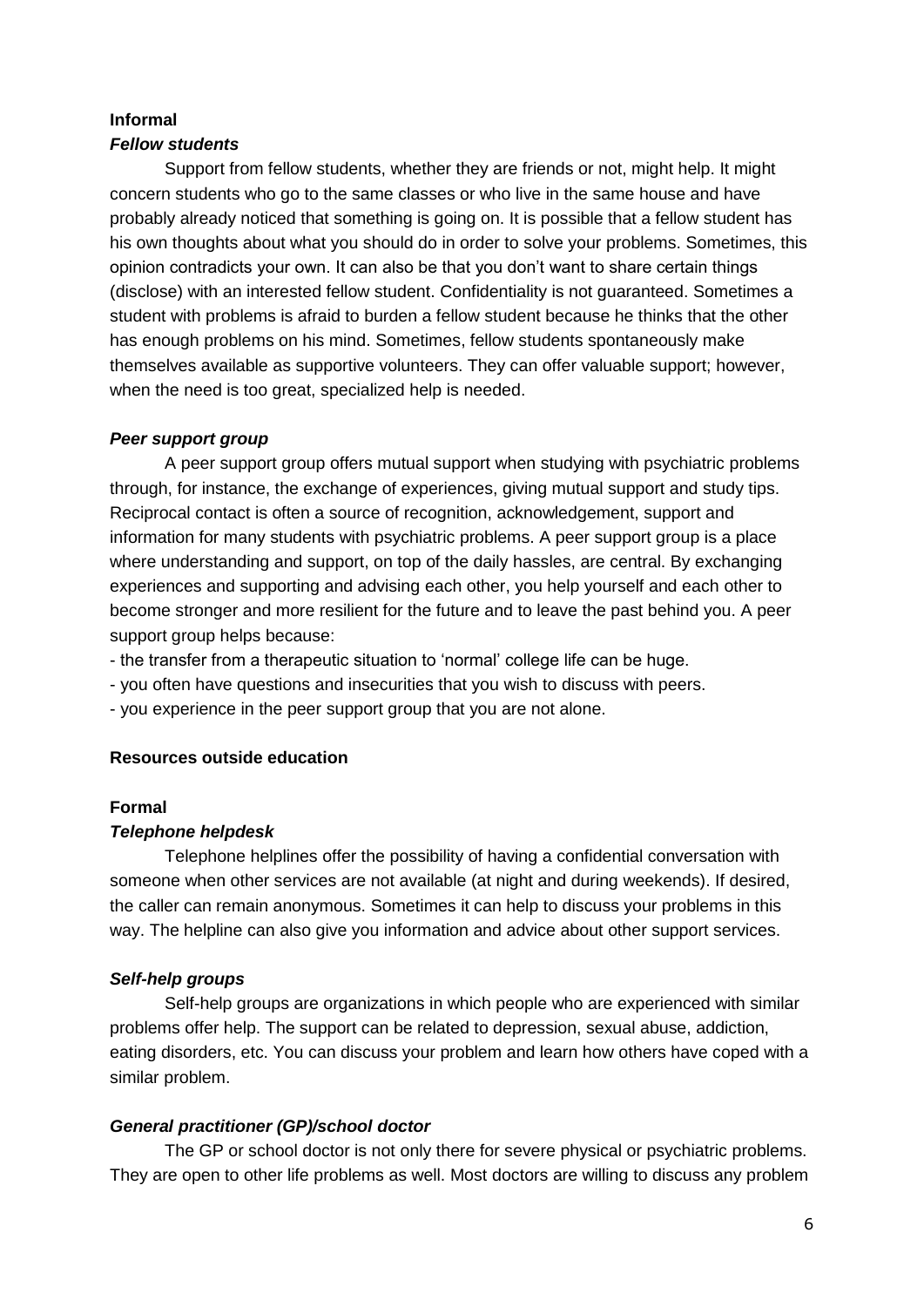a patient brings to the table. Most of the time, you can see a doctor at short notice. Everything you discuss is, of course, confidential. A possible advantage might be that this professional has nothing to do with school.

Students are sometimes afraid that, when they go to a doctor with their problems, they are left with a file that says that they have a psychiatric disability. Yet even when such a diagnosis is made, there are sufficient safeguards that this information remains confidential.

It is likely that much suffering can be prevented by calling for help quickly when in psychiatric need. When more specialized psychological or psychiatric help is needed, the doctor can make a referral to other professionals. Doctors can also give general information and referrals to self-help groups. Besides, a doctor can prescribe medication to counteract fear, depression, insomnia, etc.

#### *Mental health services*

Mental health services support and treat people with mental disorders (mental illness or mental health difficulties) in the community, if possible, or in a psychiatric clinic or hospital if necessary. The array of (community) mental health services varies depending on the country in which the services are provided. The services may be provided by government organizations and mental health professionals in the form of psychiatrists, psychologists, psychotherapists, psychiatric nurses, social workers and occupational therapists.

#### *Self-employed psychologists and other practitioners*

Self-employed practitioners are not free, but sometimes they are partially or totally reimbursed through health insurance. These practitioners operate following different approaches. The focus might be on:

- connecting experiences from the past with current experiences.
- giving attention to established thought and behavior patterns.
- working with problem solving techniques.

Sometimes a practitioner might combine several approaches. Often, the relationship between the client and the practitioner determines the success. So, if you are not satisfied with the approach of a practitioner, don't be afraid to try another one. Among the social practitioners there are, unfortunately, some with spurious qualifications: it is a good idea to ensure that the professional is professionally recognized.

#### *National disability organizations*

These are centers of expertise supporting and stimulating the community integration of people with disabilities. There are specific disability organizations supporting young adults with a disability to study successfully in postsecondary education at the study of their choice. They signal what is important to the students, translating their questions into possibilities that an educational institution might offer in order to bring about a change in mentality. They develop instruments to help both students and educational institutions to solve problems. They are also a service and information point for educational institutions. Such an organization answers questions about support from the educational institutions and provides courses to enhance the expertise at the institutions.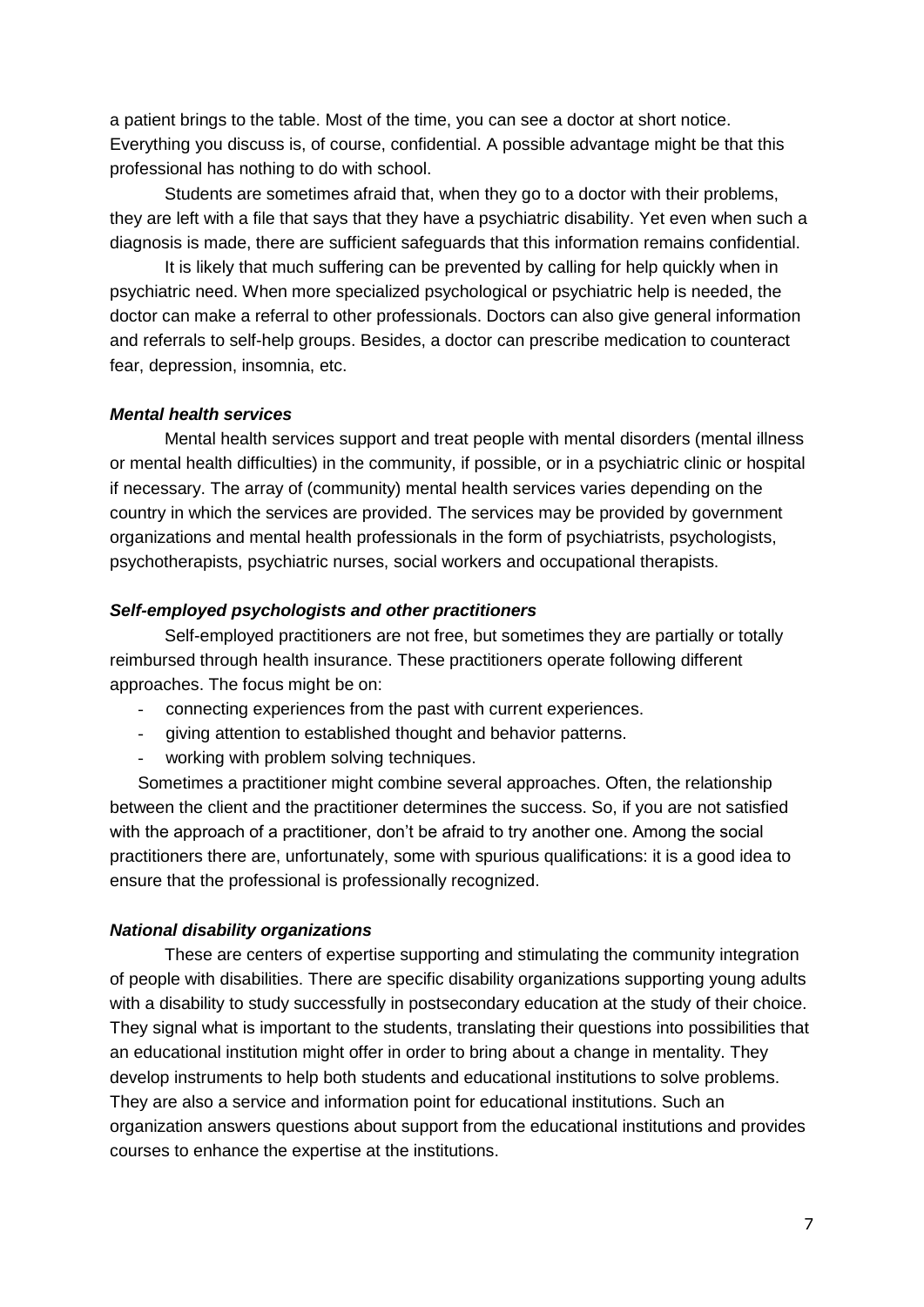#### *Finances*

When you study as a student with a disability, there are many benefits that you can apply for. Below you'll find an overview of the possible arrangements and benefits.

#### *Student loan*

Does a student have a study delay because of incapacity to work or special circumstances? In some cases, this student might apply for a special benefit. Usually, the student has to apply for this benefit together with and after consultation with the student advisor.

#### *Disablement Assistance Act for Handicapped Young Persons*

The Disablement Assistance Act for Handicapped Young Persons is an act for people who became handicapped or chronically ill at a young age and who need help with finding and keeping a paid job. In different countries, this Act has different names. Disabled young persons can apply for a benefit if they are not able to work or do not earn enough money with their job.

The focus of such an Act is mostly on finding and keeping a job, not on education. Legislation and regulation concerning studying with a disability changes on a regular basis.

#### *NGO (social services)*

NGOs provide individualized long-term help or support in the form of Supported Education, social rehabilitation, supported employment, sheltered housing, meaningful day activities and information. Concerning education, NGOs could provide general support to help students reach their goals—dealing with practical issues, assistance and escort, negotiating with institutions, the daily regime, study, living, finances, coordination of other resources, recommendation of subsequent services, support to family and relatives, feedback, and psychological support.

#### *Peer support*

Peer support refers to initiatives where colleagues, members of self-help organizations and others meet as equals to give each other support on a reciprocal basis. Peer support is distinct from other forms of social support in that the source of support is a peer, a person who is similar in fundamental ways to the recipient of the support; their relationship is therefore one of equality. A peer is in a position to offer support by virtue of relevant experience: he or she has "been there, done that" and can relate to others who are now in a similar situation. Peer support is a key concept in the recovery approach and in consumer-operated service programs. Peer support in education refers to students with psychiatric disabilities supporting each other and challenges the associated stigma and discrimination in educational institutes.

#### **Informal**

#### *Family*

For support with their psychiatric problems, students often go to their family first. Family members know you well, are interested, can show empathy and understanding, and